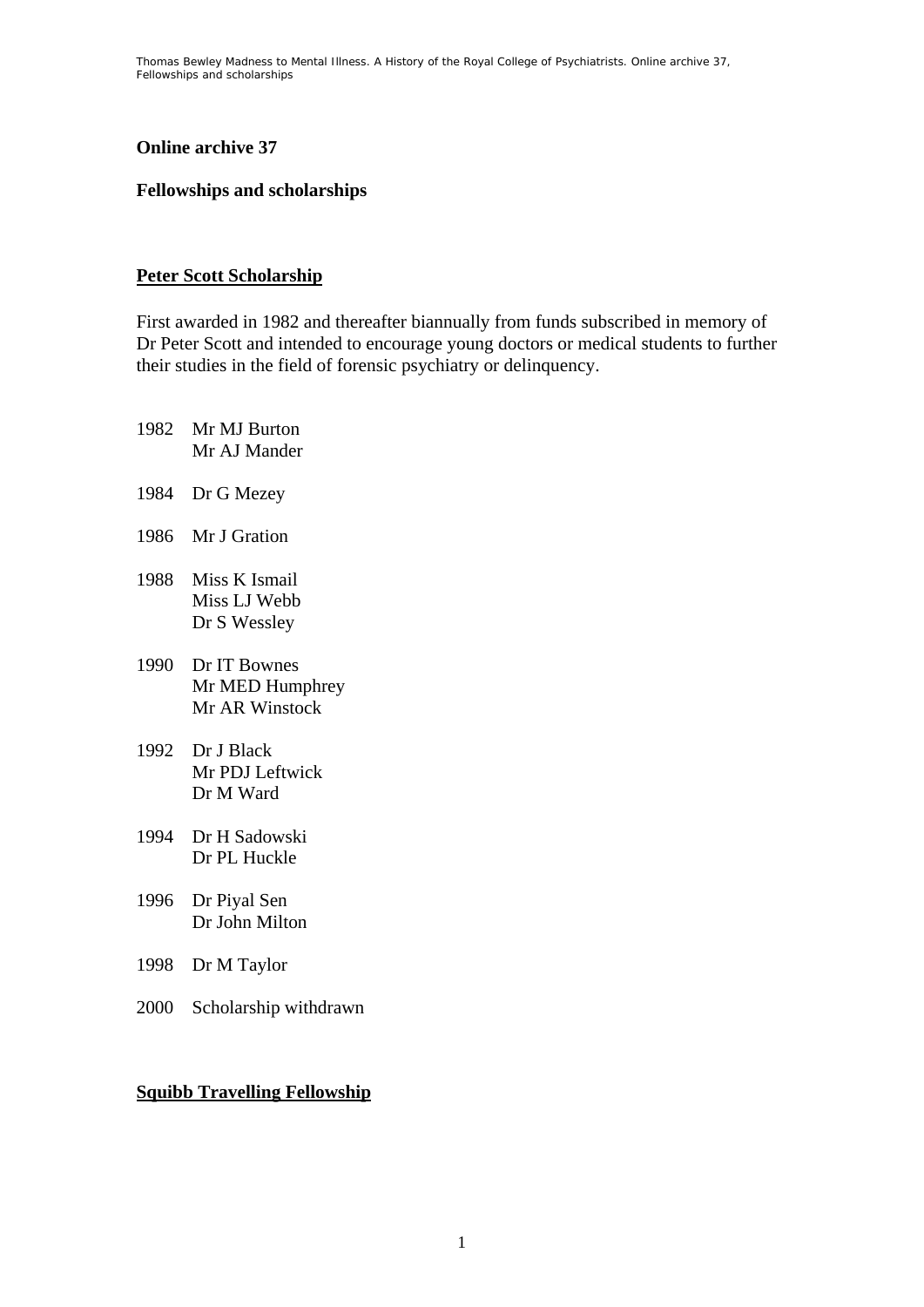A fellowship, awarded in 1985, 1986 and 1987 for travel abroad for study, research or clinical training. The funding from Squibb was withdrawn in 1988

- 1985 Dr I McKeith (research in the United States on the neuropathology of the brains of the mentally ill)
- 1986 Dr C Fitzgerald (research in Boston, USA, on psychiatric disorders and their treatment in children with physical disabilities)
- 1987 Dr J Scott (visit to centres in the United States to gain experience of training programmes and study the application of Leonard Stein's model, the COSTAR programme, in an urban setting)

## **Natalie Cobbing Travelling Fellowship (biennial international prize)**

A biennial fellowship awarded for travel overseas to individuals wishing to extend their experience in the psychiatry of mental handicap.

This prize was discontinued after 2002 as the funds were exhausted.

- 1986 Dr A Holland (training and research in the USA in the genetics of Downs Syndrome and its relationship to Alzheimer's disease)
- 1988 Dr M Bambrick 1990 no entries
- 1992 Dr M Morris
- 1994 Dr Sally-Ann Cooper/Dr VP Prashner
- 1996 Dr Verinder Paul Prashner
- 1998 Dr A Thomas
- 2000 Dr A Hassiotis
- 2002 Dr R Alexander

## **Eli Lilly Travelling Fellowship (annual international prize)**

This Fellowship is open to College members in the UK and Ireland for expenses for travel abroad for not less than three months for further study, research or clinical training. It is open to members of senior registrar or lecturer grade or recently appointed consultants.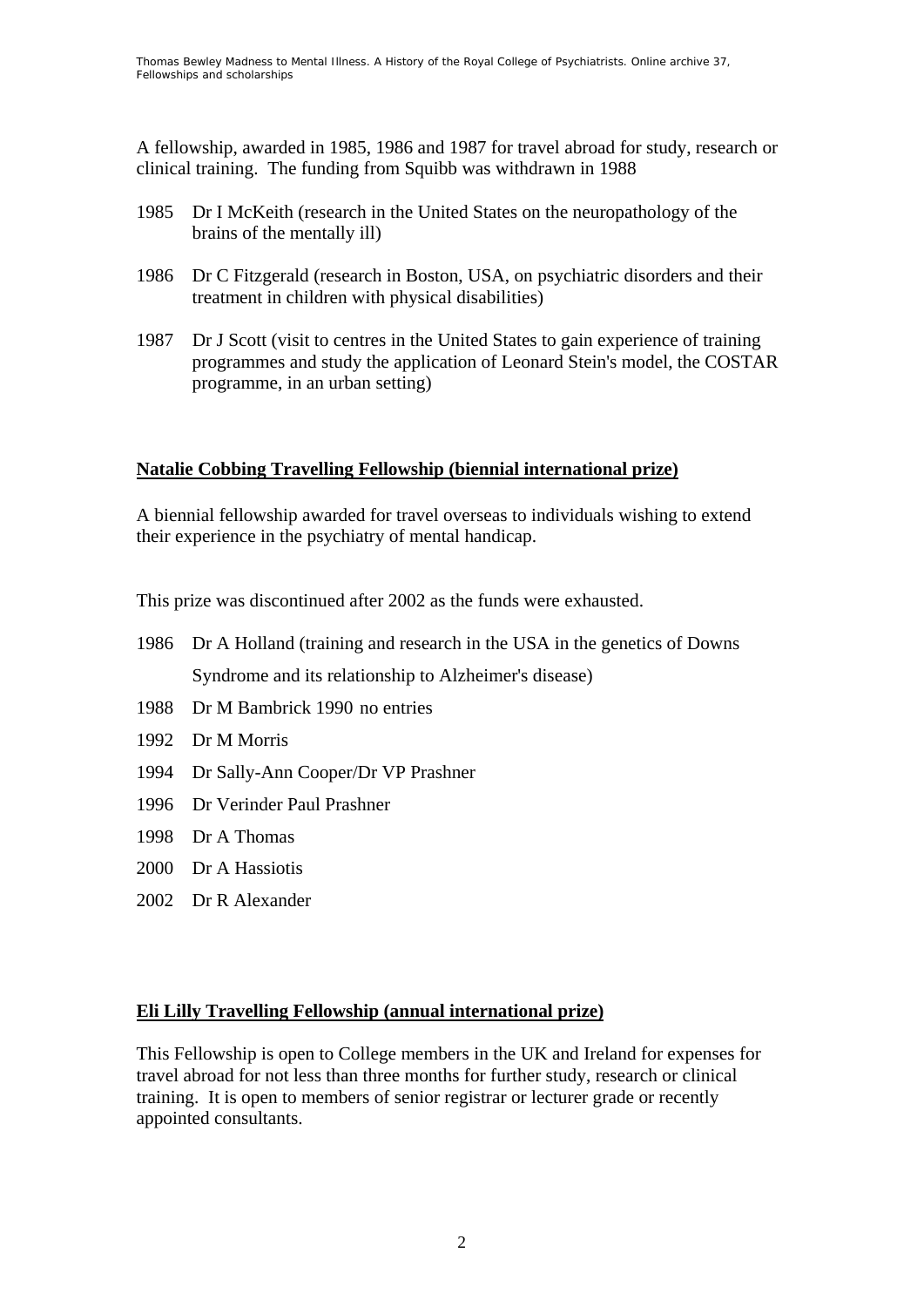- 1990 Dr Michael Morris
- 1991 Dr C Pantelis
- 1992 Dr IT Bownes
- 1993 Dr Claire Hilton
- 1994 Dr Broadhead/Dr Sharma
- 1995 Dr Tonmoy Sharma
- 1996 no information
- 1997 Dr Katherine Aitchison
- 1998 Dr Henrika Klasen/Dr David Meagher
- 1999 Dr Adrej Marusic
- 2000 Dr Dasha Nicholls
- 2001 Dr Sameer P Sarkar
- 2002 Dr Lucinda Cockayne
- 2003 Dr. Evangelia Tsapakis
- 2004 Prize discontinued

## **Lundbeck Teaching Fellowship**

The Lundbeck Teaching Fellowship was money provided by Lundbeck to cover travel and other expenses of a teaching fellow selected by the College Overseas Liaison Committee. The first award was in 1991; there were no entries after 1996 and it was discontinued in 2000.

- 1991 Winners: Dr C Cordero, Chile and Professor A Jabelensky, Bulgaria Visitors: Chile: Dr T Harrison, Bulgaria: Dr D Storer
- 1992 Winners: Dr C Oancea, Romania and Professor J Insua, Argentina Visitors: Romania: Drs S Lewis and M Shooter, Argentina: Professor R McClelland
- 1993 Winners: Dr S Gluzman, Ukraine and Professor J Insua, Argentina Visitors: Drs T Berney and D Holman, Ukraine and Professor R McClelland, Argentina
- 1994 Winners:Dr. N Temple, Nigeria and Dr T Burns, India Visitors: Drs T. Berney and D. Holman, Ukraine